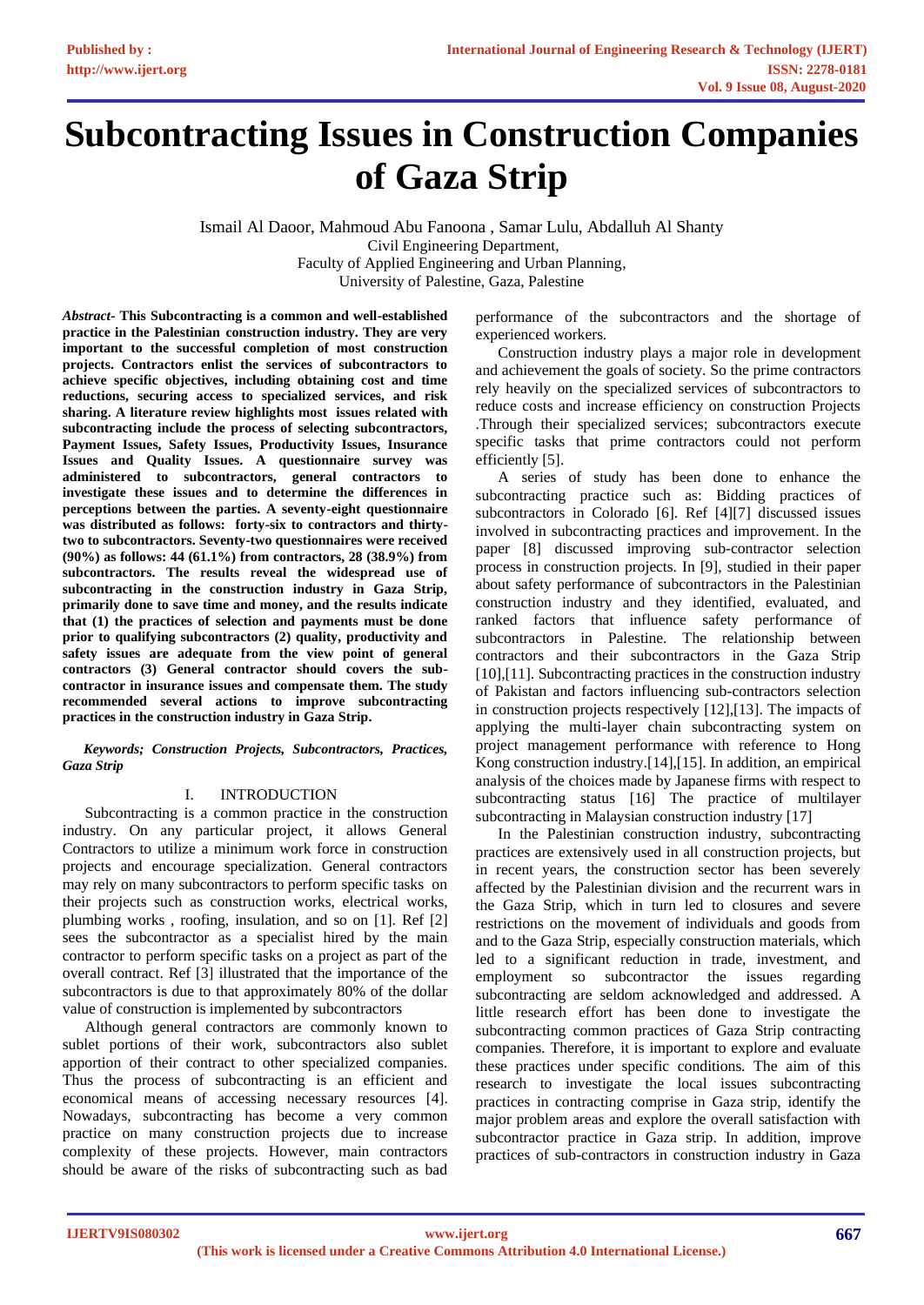Strip regarding issues related to selection, payment, safety, productivity, quality, and insurance.

# II. RESEARCH METHODOLOGY

The research is conducted through the following stages: The researchers will review the relevant literature on the subject regarding subcontracting practices in the construction industry of Gaza strip, regarding issue related to selection, payment, safety, productivity, quality, and insurance.

It will take the form of structured questionnaire with experts in the field of subcontracting practices in the construction industry of Gaza strip. Those experts will include project's managers, contractors, and subcontractors. This pilot study will be the pre-stage to develop the final form of questionnaire. In this stage of the pilot study, there will be an amendment, modifications, omission, addition or developments of the questionnaire to be ready for the final stage of distribution.

After the development of questionnaire based on the structured interview and pilot studies, the questionnaire will be distributed among the contractors and subcontractors in this field to obtain their perspectives regarding the mentioned aspects of the subcontracting practices in the construction industry of Gaza strip. Statistical analysis and tests will be conducts by using (SPSS) program. It is expected that this study will provide some clarifications for the different aspects of the subcontracting practices in the construction industry of Gaza strip.

The main source of input data to this research is the data gathered from literature and through the questionnaire surveys that distributed to construction companies holding a valid registration from the contractors union within the Gaza Strip. The study is limited to Gaza strip contracting companies that are classified as first, second, third, fourth, and fifth categories, which have a valid registration in PCU. As such, the size of population for all categories is 303 companies. Seventy-eight copies of the questionnaire were distributed to contractors and subcontractors in Gaza Strip. Seventy two questionnaires were answered and received, which represents 90 % response rate as shown in table 1.

# TABLE 1: SAMPLE SIZE AND RESPONSE RATE OF THE STUDY POPULATIONS

| Total<br>Population | Calculated<br>Sample<br>Size | Distributed<br>questionnaire | Number of<br>respondents | Response<br>Rate |
|---------------------|------------------------------|------------------------------|--------------------------|------------------|
| 303                 |                              |                              |                          | 90%              |

In order to be able to select the appropriate method of analysis, the level of measurement must be understood. For each type of measurement, there is/are an appropriate method/s that can be applied and not others. In this research, ordinal scales were used. Ordinal scale is a ranking or a rating data that normally uses integers in ascending or descending order. The numbers assigned to the important (1, 2, 3, 4, 5) do not indicate that the interval between scales are equal, nor do they indicate absolute quantities. They are merely numerical labels. Based on likert scale we have the following in the table  $\mathcal{D}$ 

TABLE 2: LIKERT SCALE

| Item  | Strongly<br>agreed | Agreed | Do not<br>Know | Disagree | Strongly<br>disagree |
|-------|--------------------|--------|----------------|----------|----------------------|
| Scale |                    |        |                |          |                      |
|       | 80-100%            | 60-79% | 40-59%         | 20-39%   | $0-19%$              |

The distribution of the responses obtained in the two surveys administered to general contractors and subcontractor. Fortunately, the response rate was 61.1% for contractors and 38.9% for subcontractors as shown in Table 3. Also, the table illustrates the year of experience of respondents. 13.9% from the respondents have years of experience less than 5 years, 29.2% from the respondents have years of experience 5-10 years, 36.1% from the respondents have years of experience 11-20 years and 20.8% from the respondents have years of experience more than 20 years.

|--|

| General Information                            | No of<br>Respondents | Percent<br>$\frac{0}{0}$ |  |  |
|------------------------------------------------|----------------------|--------------------------|--|--|
|                                                | Nature of the Work   |                          |  |  |
| <b>General contractor</b>                      | 44                   | 61.1                     |  |  |
| Sub-contractor                                 | 28                   | 38.9                     |  |  |
| Years of Experience                            |                      |                          |  |  |
| Less than 5 years                              | 10                   | 13.9                     |  |  |
| 5 - less than 10 years                         | 21                   | 29.2                     |  |  |
| 11 - less than 20 years                        | 26                   | 36.1                     |  |  |
| 20 years and over                              | 15                   | 20.8                     |  |  |
| Annual average value of the projects (U.S. \$) |                      |                          |  |  |
| Less than 250 thousand \$                      | 5                    | 29.2                     |  |  |
| 250 - less than \$500 thousand                 | 15                   | 20.8                     |  |  |
| 500 - Less than 1 million \$                   | 18                   | 25                       |  |  |
| 1 million \$ and more                          | 18                   | 25                       |  |  |
| The number of employees (permanent)            |                      |                          |  |  |
| 5 or less employees                            | 14                   | 19.4                     |  |  |
| 6-10 employees                                 | 26                   | 36.1                     |  |  |
| 11-20 employees                                | 12                   | 16.7                     |  |  |
| More than 20 employees                         | 20                   | 27.8                     |  |  |

However, the table is noticed that 29.2% of the respondents have executed projects with a value less than 250 thousand dollar, 20.8% between 250 - less than 500 thousand dollar,25% from 500 to less than one million dollars, and 25% more than one million dollars. In addition, the table shows the number of employees (permanent) in the company. It shows that 19.4% of the responded companies have number of employees less than 5 employees, 36.1% of them have 6-10, 16.7% of them have 11-20 and 27.8% of them have more than 20 employees.

In other hand, the type of work and classification of the respondents contracting companies is presented in Fig.1&2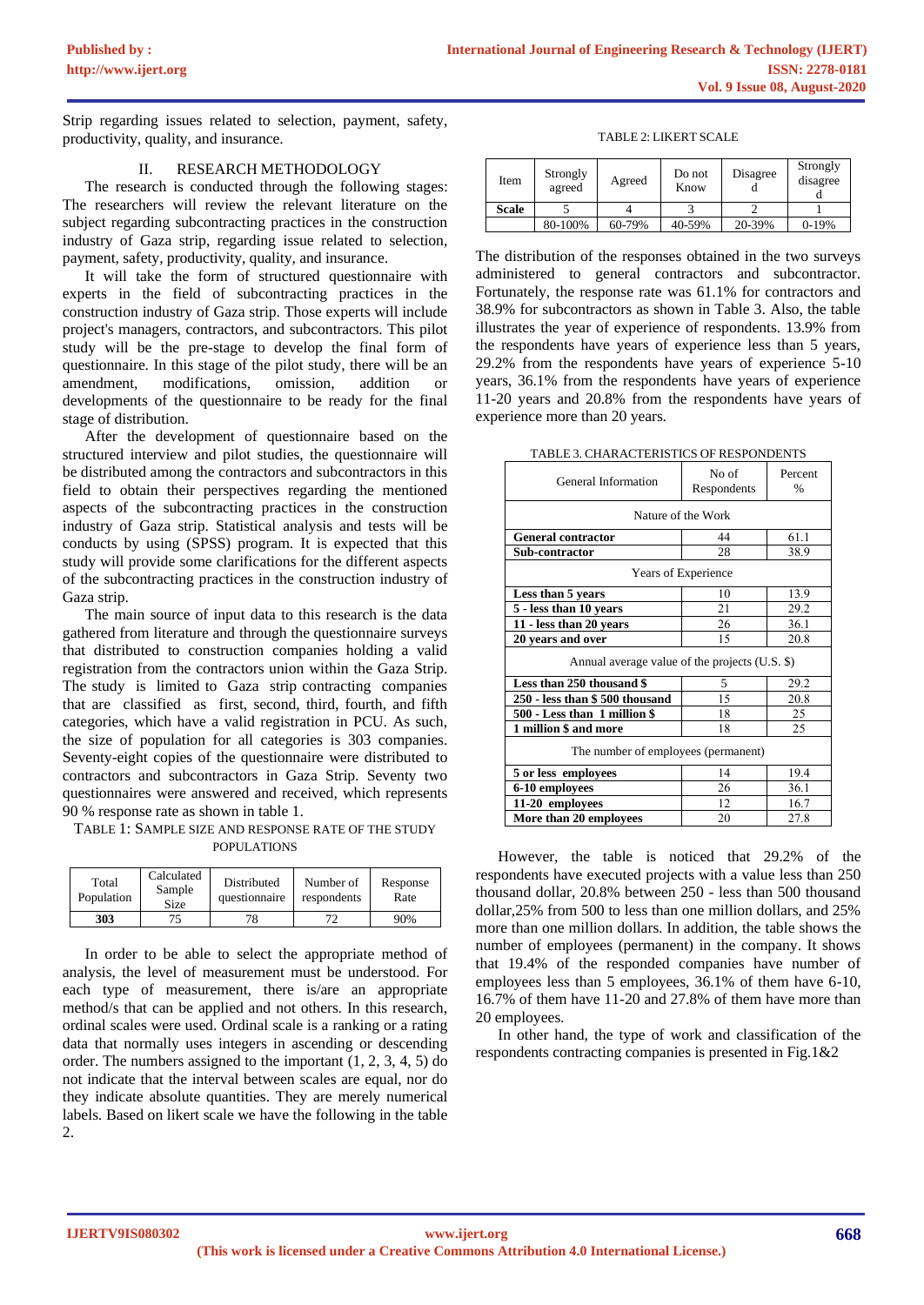

FIGURE (2), CLASSIFICATION OF THE CONTRACTING COMPANIES

# III. RESULTS ANALYSIS

# *3.1 Subcontracting practices*

# *3.1.1 The reasons for the use of subcontracting*

Table (4) shows the opinions of the respondents about the reason of subcontracting to weight. The respondents rank "Save Time" and "Reduce Risk" are the two highest reasons for using subcontracting, which "Save Time" might occupied the first rank with percent weight (80%), and "Reduce Risk" might occupied the second rank with percent weight (74.4%).

On the other hand, it is shown that the "Lack of specialized skills in the company" and " Traditional" are the two lowest reasons for using subcontracting, which "Lack of specialized skills in the company" might occupied the penultimate rank with percent weight (69.4%) and " Traditional" might occupied the last rank with percent weight  $(67.8\%)$ .

TABLE 4: THE REASONS FOR THE USE OF SUBCONTRACTING

| N <sub>O</sub> | <b>Item</b>                                     | Mean   | Std.<br>Dev | $\frac{0}{0}$<br>weight | Rank         |
|----------------|-------------------------------------------------|--------|-------------|-------------------------|--------------|
| 1.             | Traditional                                     | 3.3889 | 1.181       | 67.8                    | 9            |
| 2.             | specialized<br>Lack of<br>skills in the company | 3.4722 | 1.0342      | 69.4                    | 8            |
| 3.             | Reduce cost                                     | 3.5694 | 1.1847      | 71.4                    | 6            |
| 4.             | Reduce risk                                     | 3.7222 | 1.1286      | 74.4                    | $\mathbf{2}$ |
| 5.             | Save time                                       |        | 1.0481      | 80                      | 1            |
| 6.             | Absorb fluctuations in<br>prices                | 3.7083 | 0.9991      | 74.2                    | 3            |
| 7.             | Maintaining<br>good<br>a<br>relationship        | 3.625  | 0.7950      | 72.5                    | 5            |
| 8.             | The ability to control<br>working hours         | 3.6389 | 1.0112      | 72.8                    | 4            |
| 9.             | Get the highest quality                         | 3.5417 | 1.0738      | 70.8                    | 7            |

#### *3.2.1 Subcontractor Selection Process*

Table (5) shows that respondents rank "The ability to get the job done on time" and "Experience in the construction industry laws" are the two highest items of subcontractor selection process practice, which "The ability to get the job done on time" might occupied the first rank with percent weight (85.6%), and "The ability to get the job done on time" might occupied the second rank with percent weight (79.2%).

On the other hand, it is shown that the "Flexibility and cooperation in the event of delay" and "Personal relationships" are the two lowest items of subcontractor selection process practice, which " Flexibility and cooperation in the event of delay" might occupied the penultimate rank with percent weight (70.8%) and "Personal relationships" might occupied the last rank with percent weight (64.4%).

| N <sub>0</sub>   | <b>Item</b>                                                      | Mean   | Std.<br>Dev | $\frac{0}{0}$<br>Weight | Rank           |
|------------------|------------------------------------------------------------------|--------|-------------|-------------------------|----------------|
| 1.               | The ability to get the<br>job done on time                       | 4.2778 | 0.6329      | 85.6                    | 1              |
| $\overline{2}$ . | Flexibility in the terms<br>conditions<br>and<br>of<br>payments  | 3.8611 | 1.0251      | 77.2                    | 5              |
| 3.               | The terms of the tender<br>price                                 | 3.7778 | 0.9960      | 75.6                    | $\overline{7}$ |
| $\overline{4}$ . | <b>Resources</b><br>subcontractors                               | 3.6528 | 0.90631     | 73.1                    | 9              |
| 5.               | Financial<br>stability<br>(stability of Payments)                | 3.9028 | 0.9217      | 78.1                    | 3              |
| 6.               | Complete the<br>work<br>within a budget                          | 3.8056 | 0.9440      | 76.1                    | 6              |
| 7.               | Flexibility<br>and<br>cooperation in the event<br>of delay       | 3.5417 | 1.1251      | 70.8                    | 12             |
| 8.               | Personal relationships                                           | 3.2222 | 1.1161      | 64.4                    | 13             |
| 9.               | Past failures                                                    | 3.6389 | 1.1171      | 72.8                    | 10             |
| 10.              | with<br>Compliance<br>quality specifications                     | 3.9028 | 1.0767      | 78.1                    | 4              |
| 11.              | in<br>the<br>Experience<br>construction<br>industry<br>laws      | 3.9583 | 0.9991      | 79.2                    | $\overline{2}$ |
| 12.              | Safety awareness in the<br>workplace                             | 3.7222 | 1.2012      | 74.4                    | 8              |
| 13.              | Cooperation<br>between<br>subcontractors<br>in<br>the<br>project | 3.5694 | 1.0724      | 71.4                    | 11             |

TABLE 5: SUBCONTRACTOR SELECTION PROCESS

Table.6 shows that the respondent opinions about improvement of subcontractor selection process practice, the results indicates that "Must be done prior to qualifying subcontractors" might occupied the first rank with percent weight (78.9%), and "Must submit a quote for subcontractors to contractors during the period specified key " might occupied the second rank with percent weight (77.8%).

On the other hand, it is shown that the "union contractors should reduce post the winners in the previous bidding" and "Experience in the construction industry laws" are the two lowest ways to improve the "subcontractor selection process", which "union contractors should reduce post the winners in the previous bidding" might occupied the penultimate rank with percent weight (70.6%) and "No need to improve the practice" might occupied the last rank with percent weight (51.4%).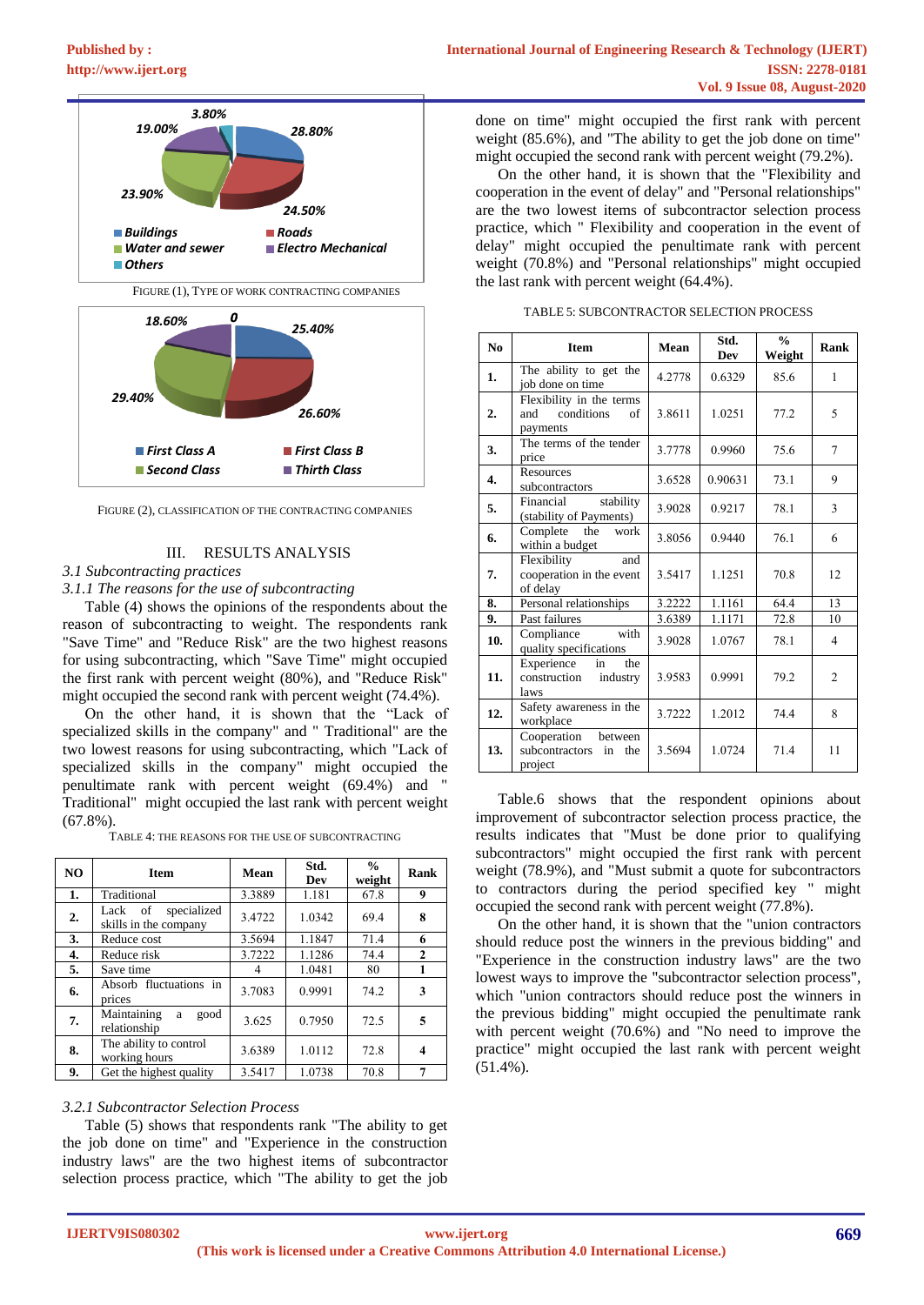| N <sub>0</sub> | <b>Item</b>                                                                                          | Mean  | Std.<br>Dev | $\frac{6}{9}$<br>weight | Rank          |
|----------------|------------------------------------------------------------------------------------------------------|-------|-------------|-------------------------|---------------|
| 1.             | Union contractors Should<br>reduce post the winners<br>in the previous bidding                       | 3.527 | 1.266       | 70.6                    | 5             |
| 2.             | That the owner request a<br>list of subcontractors                                                   | 3.708 | 0.9106      | 74.2                    | 4             |
| 3.             | Must submit a quote for<br>subcontractors<br>to<br>contractors during<br>the<br>period specified key | 3.888 | 0.8968      | 77.8                    | $\mathcal{L}$ |
| 4.             | Must be done prior to<br>qualifying subcontractors                                                   | 3.944 | 0.7670      | 78.9                    |               |
| 5.             | Must<br>be<br>sent<br>subcontractors offers fair<br>prices                                           | 3.805 | 0.9137      | 76.1                    | 3             |
| 6.             | No need to improve the<br>practice                                                                   | 2.569 | 1.136       | 51.4                    | 6             |

#### TABLE 6: IMPROVEMENT OF SUBCONTRACTOR SELECTION PROCESS PRACTICE

## *3.2.2 Payments Issues*

Table.7 shows that the "Dues pay subcontractors on time between the parties" is the highest item for payments issues, which might occupied the first rank with percent weight (82.5%).It's because of the nature of the political and economic situation in Gaza strip that leads to delays in payments to main contractors.

On the other hand, it is shown that the "The sub-Contractor shall submit bank guarantees items and bookings to cover any disruption in payments" is the lowest item for payments issues, which might occupied the penultimate rank with percent weight  $(71.7\%)$ .

| N <sub>0</sub> | <b>Item</b>                                                                                                                | Mean   | Std.<br>Dev | $\frac{0}{0}$<br>weight | Rank |
|----------------|----------------------------------------------------------------------------------------------------------------------------|--------|-------------|-------------------------|------|
| 1.             | Contractors<br>pay<br>dues on time                                                                                         | 4.0417 | 1.067       | 80.8                    | 2    |
| 2.             | Dues<br>pay<br>subcontractors<br>on<br>time between<br>the<br>parties                                                      | 4.125  | 1.02        | 82.5                    |      |
| 3.             | The sub-contractor<br>shall submit bank<br>guarantees - items<br>and bookings<br>to<br>cover any disruption<br>in payments | 3.583  | 0.9604      | 71.7                    | 3    |

TABLE 7: PAYMENTS ISSUES

Table.8 shows that the respondent opinions about improvement of payments issues practice, the results indicates that "Sub-contractor should negotiate with the general contractor on how payments before signing the contract" might occupied the first rank with percent weight (88.3%), and "owner should pay for general contractors on time" might occupied the second rank with percent weight (83.1%).

On the other hand, it is shown that the "Subcontractor should submit higher price to cover the losses from delayed payments" and "No need to improve the practice" are the two lowest ways to improve the payments issues practice, which "Subcontractor should submit higher price to cover the losses from delayed payments" might occupied the penultimate rank with percent weight (67.5%) and "No need to improve the practice" might occupied the last rank with percent weight (50.8%).

#### TABLE 8: IMPROVEMENT OF "PAYMENTS ISSUES" PRACTICE

| N <sub>0</sub> | <b>Item</b>                                                                                                            | Mean   | Std.<br>Dev | $\frac{0}{0}$<br>weight | Rank           |
|----------------|------------------------------------------------------------------------------------------------------------------------|--------|-------------|-------------------------|----------------|
| 1.             | Sub-contractor should<br>the<br>negotiate with<br>general contractor on<br>how payments before<br>signing the contract | 4.4167 | 0.7071      | 88.3                    | 1              |
| 2.             | Sub-contractor should<br>work with<br>the<br>not.<br>general contractor in<br>late payments                            | 3.5556 | 0.9625      | 71.1                    | 4              |
| 3.             | Sub-contractor should<br>examine the financial<br>statues of<br>general<br>hefore<br>contractor<br>entering the tender | 3.8611 | 0.9390      | 77.2                    | 3              |
| 4.             | Subcontractor should<br>submit higher price to<br>cover the losses from<br>delayed payments                            | 3.375  | 1.118       | 67.5                    | 5              |
| 5.             | Owner should pay for<br>general contractors on<br>time                                                                 | 4.1528 | 0.8334      | 83.1                    | $\overline{2}$ |
| 6.             | No need to improve the<br>practice                                                                                     | 2.5417 | 1.162       | 50.8                    | 6              |

# *3.2.3 Safety Issues*

Table.9 shows that the "Sub-contractors adhere to safety procedures in the workplace" is the highest item for safety issues with percent weight (81.7%). On the other hand, it is shown that the "General contractors consider subcontractors 'safety performance before they enter into a subcontracting agreement "is the lowest item for safety issues with percent weight (79.7%).

TABLE 9: SAFETY ISSUES

| No | <b>Item</b>                                                                                                                         | Mean  | Std.<br>Dev | $\frac{6}{9}$<br>weight | Rank           |
|----|-------------------------------------------------------------------------------------------------------------------------------------|-------|-------------|-------------------------|----------------|
| 1. | General contractors<br>consider<br>subcontractors 'safety<br>performance before<br>they enter into a<br>subcontracting<br>agreement | 3.986 | 1.106       | 79.7                    | $\overline{c}$ |
| 2. | Sub-contractors<br>safety<br>adhere to<br>procedures in the<br>workplace                                                            | 4.083 | .8005       | 81.7                    |                |

Table.10 shows that the respondent opinions about improvement of safety issues practice, the results indicates that "General Contractor should provide full time safety director" might occupied the first rank with percent weight (86.4%), and "Subcontractor should create safe work environment" might occupied the second rank with percent weight (74.4%).

On the other hand, it is shown that the "Ministry of Labor should clearly define the sub-contractor responsibility for safety " and " No need to improve the practice " are the two lowest ways to improve the Safety issues practice, which "Ministry of Labor should clearly define the sub-contractor responsibility for safety" might occupied the penultimate rank with percent weight (81.1%) and "No need to improve the practice" might occupied the last rank with percent weight (43.6%).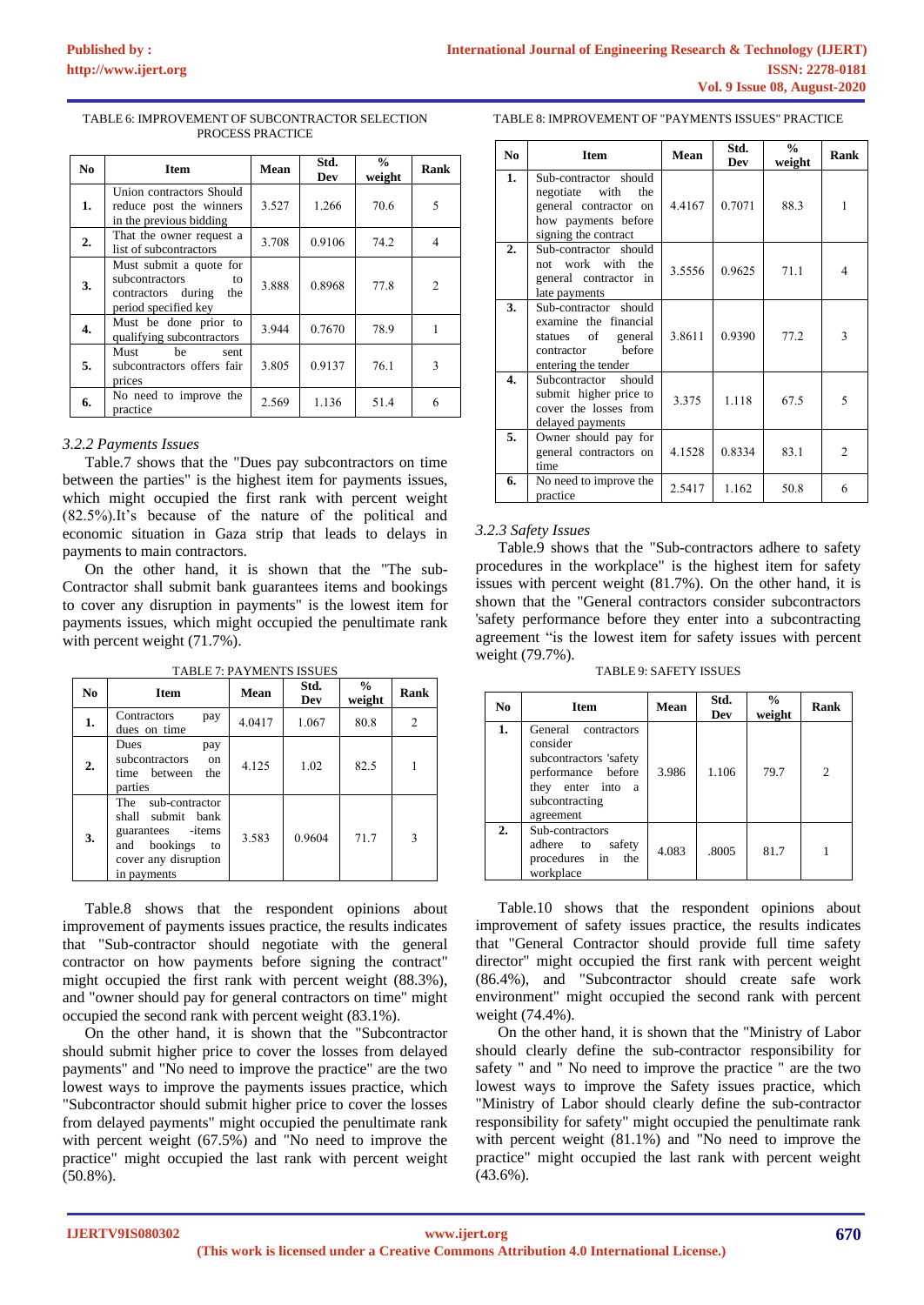| N <sub>0</sub> | <b>Item</b>                                                                                                                              | Mean  | Std.<br>Dev | $\frac{0}{0}$<br>weight | Rank           |
|----------------|------------------------------------------------------------------------------------------------------------------------------------------|-------|-------------|-------------------------|----------------|
| 1.             | Subcontractor<br>should create<br>safe<br>work environment                                                                               | 4.250 | 0.8680      | 85.0                    | $\overline{c}$ |
| 2.             | Sub-contractor<br>should improve the<br>performance of the<br>safety<br>program<br>through<br>the<br>development of a<br>plan for safety | 4.222 | 0.7911      | 84.4                    | $\mathcal{F}$  |
| 3.             | General Contractor<br>should provide full<br>time safety director                                                                        | 4.319 | 0.8692      | 86.4                    | 1              |
| 4.             | Applying effective<br>training<br>and<br>increasing<br>awareness of safety<br>precautions                                                | 4.138 | 0.9539      | 82.8                    | $\overline{4}$ |
| 5.             | Ministry of Labor<br>should<br>clearly<br>define<br>the<br>$sub-$<br>contractor<br>responsibility for<br>safety                          | 4.055 | 0.8539      | 81.1                    | 5              |
| б.             | No need to improve<br>the practice                                                                                                       | 2.180 | 1.1174      | 43.6                    | 6              |

#### *3.2.4 Productivity Issues*

Table11 shows that the respondent opinions about the factors that lead to low productivity of subcontractors. The findings indicated that "Lack of equipment and machines" might occupied the first rank with percent weight (86.4%), and "Lack of materials" might occupied the second rank with percent weight (74.4%). The lack of materials and equipments due to the political conditions that the Gaza Strip suffers from a siege and closure that prevents the entry of certain equipment and materials to the local market.

On the other hand, it is shown that the "Lack of control of workers" and "Supervision" are the two lowest items of Productivity issues practice, which "Lack of control of workers" might occupied the penultimate rank with percent weight (81.1%) and "Supervision" might occupied the last rank with percent weight (43.6%).

| N <sub>0</sub> | Item                                                 | Mean  | Std.<br>Dev | $\frac{0}{0}$<br>weight | Rank |
|----------------|------------------------------------------------------|-------|-------------|-------------------------|------|
| 1.             | The relationship<br>between workers                  | 3.972 | 0.9782      | 79.4                    | 5    |
| 2.             | Supervision                                          | 3.638 | 1.2705      | 72.8                    | 8    |
| 3.             | Delay delivery of<br>materials                       | 4.055 | 1.0331      | 81.1                    | 3    |
| 4.             | Lack of equipment<br>and machines                    | 4.277 | 0.8916      | 85.6                    |      |
| 5.             | Adverse weather<br>conditions                        | 4.000 | 0.8558      | 80.0                    | 4    |
| 6.             | Change the<br>specifications and<br>drawings at work | 3.750 | 1.1227      | 75.0                    | 6    |
| 7.             | Lack of control of<br>workers                        | 3.652 | 1.0636      | 73.1                    | 7    |
| 8.             | Lack of materials                                    | 4.125 | 1.1978      | 82.5                    | 2    |

TABLE 11: PRODUCTIVITY ISSUES

Table.12 shows that the respondent opinions about improvement of productivity issues practice, the results indicates that "Organize work sites" might occupied the first rank with percent weight (89.2%), and "Motivate workers" might occupied the second rank with percent weight (84.4%).

On the other hand, it is shown that the "Subjecting workers to vocational training" and "No need to improve the practice" are the two lowest ways to improve the "subcontractor selection process", which " Subjecting workers to vocational training " might occupied the penultimate rank with percent weight (76.4%) and "No need to improve the practice" might occupied the last rank with percent weight (41.9%).

TABLE 12: IMPROVEMENT OF PRODUCTIVITY ISSUES PRACTICE

| N <sub>0</sub> | <b>Item</b>                                                          | Mean  | Std.<br>Dev | $\frac{0}{0}$<br>weight | Rank |
|----------------|----------------------------------------------------------------------|-------|-------------|-------------------------|------|
| 1.             | Organize work sites                                                  | 4.458 | 0.6486      | 89.2                    |      |
| 2.             | Motivate workers                                                     | 4.222 | 0.9527      | 84.4                    | 2    |
| 3.             | Try to reduce accidents<br>in project site                           | 4.111 | 0.8484      | 82.2                    | 4    |
| 4.             | Strengthening the<br>capacity of<br>compatibility between<br>workers | 3.986 | 1.0413      | 79.7                    | 5    |
| 5.             | Subjecting workers to<br>vocational training                         | 3.819 | 0.9393      | 76.4                    | 6    |
| 6.             | Close coordination<br>between contractors.<br>subcontractors         | 4.111 | 0.8316      | 82.2                    | 3    |
| 7.             | No need to improve the<br>practice                                   | 2.097 | 1.0897      | 41.9                    |      |

# *3.2.5 Quality Issues*

Table 13 shows that the "The main contractor takes into account the standards and specifications required for quality" is the highest item for Quality issues with percent weight (80.8%). The importance of this factor is because the commitment of the contractors to the standards and specifications required for quality of the project make it easier for the subcontractor and manager to control and manage them correctly.

On the other hand, it is shown that the "Sub-contractor takes into account the price at the expense of quality" is the lowest item for safety issues with percent weight (61.9%).

TABLE 13: QUALITY ISSUES

| No | Item                                                                                                     | Mean  | Std.<br>Dev | $\frac{0}{0}$<br>weight | Rank |
|----|----------------------------------------------------------------------------------------------------------|-------|-------------|-------------------------|------|
| 1. | The main contractor<br>takes into account<br>the standards and<br>specifications<br>required for quality | 4.041 | 1.0933      | 80.8                    |      |
| 2. | Sub-contractor takes<br>into account the<br>price at the expense<br>of quality                           | 3.097 | 1.1525      | 61.9                    | 2    |

Table.14 shows that the respondent opinions about improvement of quality issues practice, the results indicates that "The use of skilled labor" might occupied the first rank with percent weight (87.8%), and "Quality Workmanship" might occupied the second rank with percent weight (85.6%).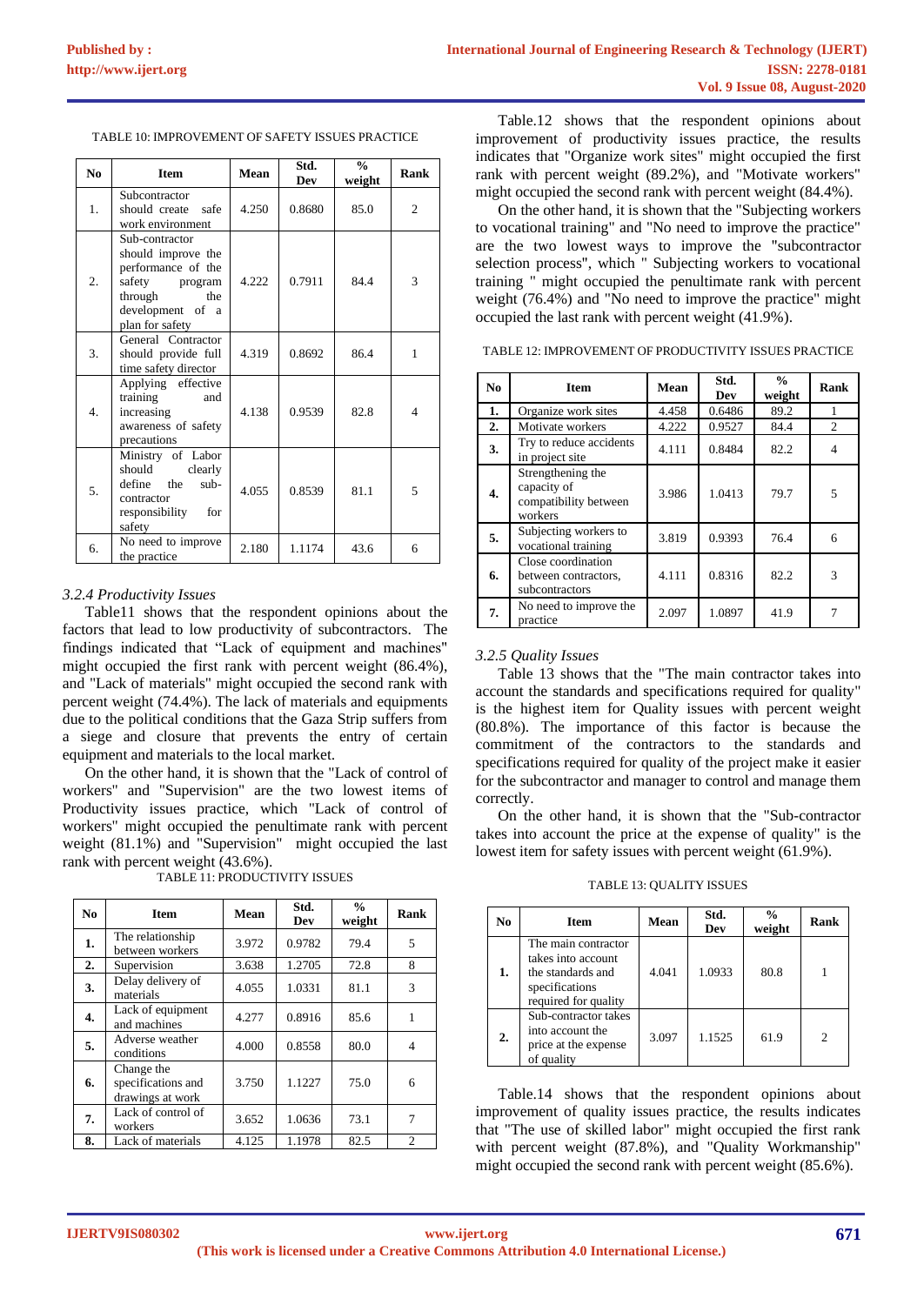On the other hand, it is shown that the " Higher contract price" and "No need to improve the practice" are the two lowest ways to improve the Quality issues practice, which "Higher contract price" might occupied the penultimate rank with percent weight (67.2%) and "No need to improve the practice" might occupied the last rank with percent weight (47.5%).

TABLE 14: IMPROVEMENT OF "QUALITY ISSUES" PRACTICE

| No. | <b>Item</b>                                            | Mean  | Std.<br>Dev | $\frac{0}{0}$<br>weight | Rank           |
|-----|--------------------------------------------------------|-------|-------------|-------------------------|----------------|
| 1.  | Coordination between<br>contractors,<br>subcontractors | 4.222 | 0.7911      | 84.4                    | 3              |
| 2.  | Quality Workmanship                                    | 4.277 | 0.7547      | 85.6                    | 2              |
| 3.  | Experience in<br>the<br>construction industry          | 4.111 | 0.7032      | 82.2                    | 6              |
| 4.  | The quality of the<br>materials used                   | 4.208 | 0.9183      | 84.2                    | 5              |
| 5.  | The effectiveness of<br>team work                      | 4.208 | 0.9028      | 84.2                    | $\overline{4}$ |
| 6.  | Training<br>of<br>supervisors                          | 3.972 | 0.8876      | 79.4                    | 9              |
| 7.  | of<br>Training<br>construction workers                 | 4.027 | 0.8876      | 80.6                    | 8              |
| 8.  | The use of<br>skilled<br>labor                         | 4.388 | 0.8484      | 87.8                    | 1              |
| 9.  | quality-control<br>More<br>engineers                   | 4.041 | 1.2153      | 80.8                    | 7              |
| 10. | Higher contract price                                  | 3.361 | 1.2593      | 67.2                    | 10             |
| 11. | No need to improve<br>the practice                     | 2.375 | 1.1437      | 47.5                    | 11             |

## *3.2.6 Insurance Issues*

Table.15 shows that the "General contractors shift insurance responsibility to subcontractors "is the highest item for Insurance issues with percent weight (76.7%). On the other hand, it is shown that the "General contractors shift insurance responsibility to subcontractors "is the lowest item for Insurance issues with percent weight (60.3%). TABLE 15: INSURANCE ISSUES

| No | <b>Item</b>                                                                            | Mean  | Std.<br>Dev | $\frac{0}{0}$<br>weight | Rank |
|----|----------------------------------------------------------------------------------------|-------|-------------|-------------------------|------|
| 1. | General<br>contractor<br>$sub-$<br>the<br>covers<br>contractor in insurance            | 3.833 | .99293      | 76.7                    |      |
| 2. | General<br>contractors<br>shift<br>insurance<br>responsibility<br>to<br>subcontractors | 3.014 | 1.0138      | 60.3                    | 2    |

Table16 shows that the respondent opinions about improvement of insurance issues practice, the results indicates that "Responding to insurance issues" might occupied the first rank with percent weight (83.3%), and "Should provide additional insurance for subcontractors" might occupied the second rank with percent weight (77.8%).

On the other hand, it is shown that the "Avoid compensate subcontractors widely" and "No need to improve the practice" are the two lowest ways to improve the "Avoid compensate subcontractors widely" might occupied the penultimate rank with percent weight (58.3%) and "No need to improve the practice" might occupied the last rank with percent weight (42.2%).

TABLE 16: IMPROVEMENT OF "INSURANCE ISSUES" PRACTICE

| N <sub>0</sub>   | <b>Item</b>                                                                                         | Mean  | <b>Std. Dev</b> | $\%$<br>weight | Rank           |
|------------------|-----------------------------------------------------------------------------------------------------|-------|-----------------|----------------|----------------|
| $\mathbf{1}$ .   | Responding<br>to<br>insurance issues                                                                | 4.166 | 0.8558          | 83.3           |                |
| $\overline{2}$ . | provide<br>Should<br>additional<br>insurance<br>for subcontractors                                  | 3.888 | 0.9866          | 77.8           | $\overline{c}$ |
| 3.               | Avoid<br>compensate<br>subcontractors widely                                                        | 2.916 | 1.2643          | 58.3           | 4              |
| 4.               | Subcontractors should<br>their<br>staff<br>educate<br>insurance<br>about<br>in<br>contract language | 3.833 | 0.9344          | 76.7           | 3              |
| 5.               | No need to improve<br>the practice                                                                  | 2.111 | 1.0421          | 42.2           | 5              |

#### IV. CONCLUSION

The focal point of this study was to investigate and examine the subcontracting practices in constructing companies in Gaza Strip. Furthermore, to improve the existing subcontracting practices were identified six issues: Subcontractor selection process, payments issues, safety issues, productivity issues, quality issues, and insurance issues.

From the study, save time and reduce risk for the project are the important reasons for using of subcontracting between contractor and subcontractor. Moreover, Subcontractor Selection Process consider "The ability to get the job done on time", "Must be done prior to qualifying subcontractors", "Estrangement on Flexibility and cooperation in the event of delay". Therefore, the owners & Contractors should pay dues on time; Subcontractor should create safe work environment & Organize work sites. The main contractor must be taken into account the standards and specifications required for quality.

#### REFERENCES

- [1] McCord, P. and Gunderson, D.E. (2013), Subcontractor Perspectives: Factors that Most Affect Their Relationships with General Contractors -A Pacific Northwest Study, 49th ASC Annual International Conference Proceedings.
- [2] Hoban, A.M. and Francis, V.E Improving contractor/ subcontractor relationships through innovative contracting, in Uwakwe, B.O. and Minkharah, I.A. (eds) Construction Innovation and Global Challenges, 10th International Symposium on the Organisation and Management of Construction, Cincinnati, Ohio, CRC Press, New York, 9– 13September, 2003.2(2),771–8.
- [3] Manuel, K.M., Legal Protections for Subcontractors on Federal Prime Contracts, Congressional Research Service,2014, 7-5700.
- [4] Arditi, D. ,and Chotibhongs, R. "Issues in subcontracting practice." J.Constr.Eng.Manage.,2005.131(8),866–876.
- [5] Markowitz, J.L. "Exploratory study of subcontracting." M.S. thesis, Univ. of Florida, Gainesville, FL.2007
- [6] Shash, A.A., Bidding practices of subcontractors in Colorado, Journal of Construction Engineering and Management, (ASCE) 1998.Vol. 124, No. 3.
- [7] Kumaraswamy, M. M., and Matthews, J. D., Improved subcontractor selection employing partnering principles, Journal of Construction Engineering and Management, (ASCE) 2000.Vol. 16, No.3, pp.47–57.
- [8] Arslan , G., Kivrak , S., Birgonul, M.T. and Dikmen, I.," Improving subcontractor selection process in construction projects": Web-based subcontractor evaluation system (WEBSES), Automation in Construction, 2008.Vol. 17, pp. 480-488.
- Enshassi, A., Choudhry, R.M., Mayer, P.E. and Shoman, Y., "Safety Performance of Subcontractors in the Palestinian Construction Industry". Journal of Construction in Developing Countries, 2008.Vol. 13, No. 1.